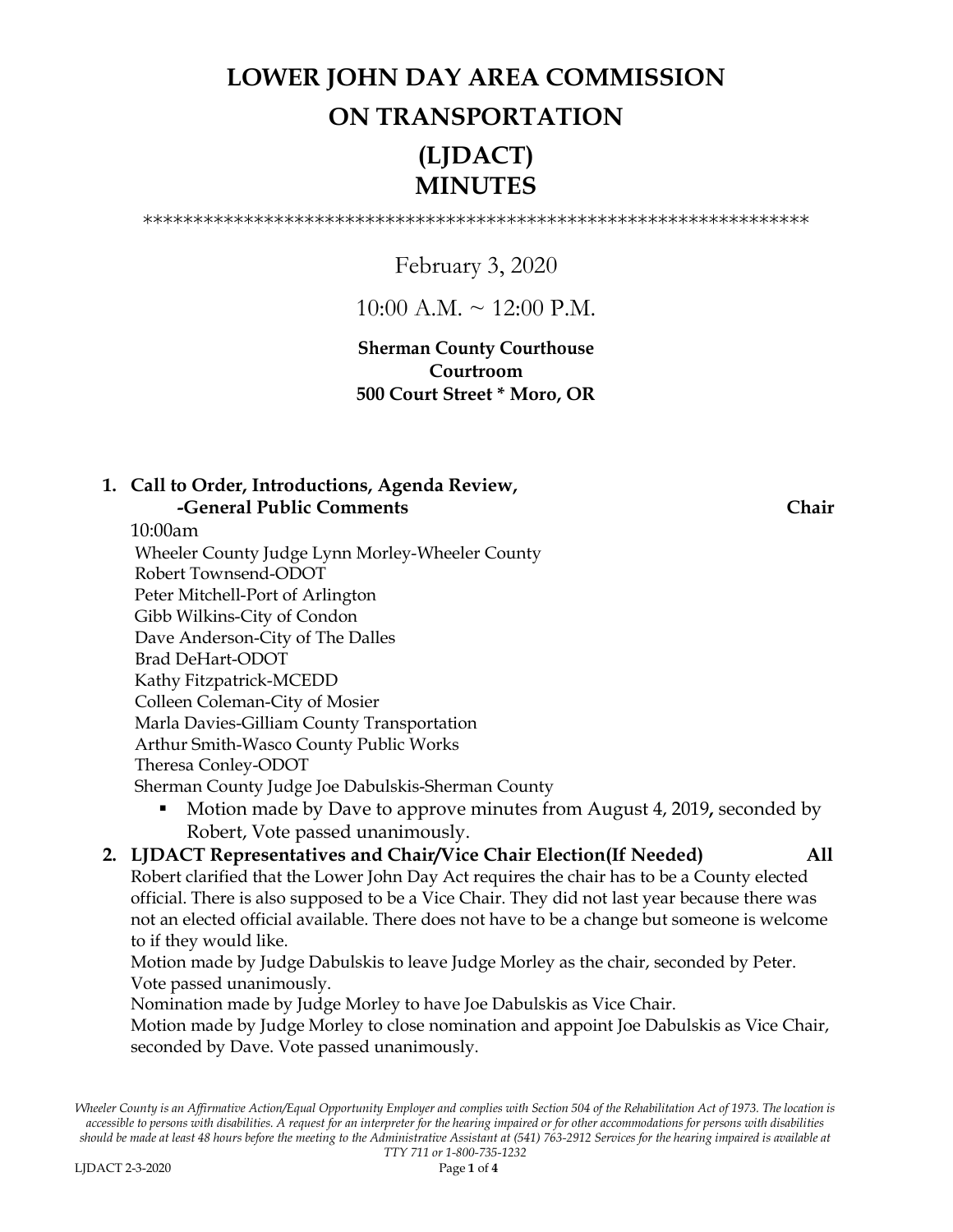# **LOWER JOHN DAY AREA COMMISSION ON TRANSPORTATION (LJDACT)**

\*\*\*\*\*\*\*\*\*\*\*\*\*\*\*\*\*\*\*\*\*\*\*\*\*\*\*\*\*\*\*\*\*\*\*\*\*\*\*\*\*\*\*\*\*\*\*\*\*\*\*\*\*\*\*\*\*\*\*\*\*\*\*\*\*\*

**MINUTES**

## February 3, 2020

### $10:00$  A.M.  $\sim$  12:00 P.M.

### **Sherman County Courthouse Courtroom 500 Court Street \* Moro, OR**

### **3. 2021-2024 STIP Public Review ODOT**

ODOT Capital Improvement program is done on four year cycles. They are in the draft stage of the 2021-2024 STIP process. One of the requirements is there is a comment period open to the public. This is a statewide process. Robert provided a worksheet of projects in the Lower John Day Area. After the meeting Robert will send out a link to all of the projects. Robert went over the worksheet he provided. Dave- Is it appropriate or beneficial for the ACT to submit comments on this at this time?

Robert- No, what they have done in the past is they have brought it to a meeting and have an informal process.

Kathy- Has there been any deep dive into how this is impacting rural verses urban? Robert- No, this is just the beginning seeing where the money is being assigned and then how it will break out.

Peter- Do you think there will be a problem with the no paving in the 2021-2024? Robert- One way to look at it is most of I-84 has been paved in the last eight years. Peter- My question was on the smaller highways.

Robert- The smaller highways are in a category called Low-Volume Highways which are maintained by Maintenance and/or through other non-STIP project.

Robert added The City of The Dalles has a project. Most of the projects are ODOT driven. This project is different, the funds are being transferred to the City of The Dalles. This is to save money on administrative costs.

### **4. Columbia River Bridge Project Update ODOT**

One of the most significant projects is the Columbia River Bridge Deck Replacement. Robert provided a handout to the ACT. When questions come up they can be directed to Robert or Brad. They made a decision early in the project that they could not close the bridge for eight months, because the bridge is used too much. Now they are in the final stages of reviewing it they still have to have closures on the bridge. ODOT came up with some options. The first option is to close the bridge nightly

*Wheeler County is an Affirmative Action/Equal Opportunity Employer and complies with Section 504 of the Rehabilitation Act of 1973. The location is accessible to persons with disabilities. A request for an interpreter for the hearing impaired or for other accommodations for persons with disabilities should be made at least 48 hours before the meeting to the Administrative Assistant at (541) 763-2912 Services for the hearing impaired is available at TTY 711 or 1-800-735-1232*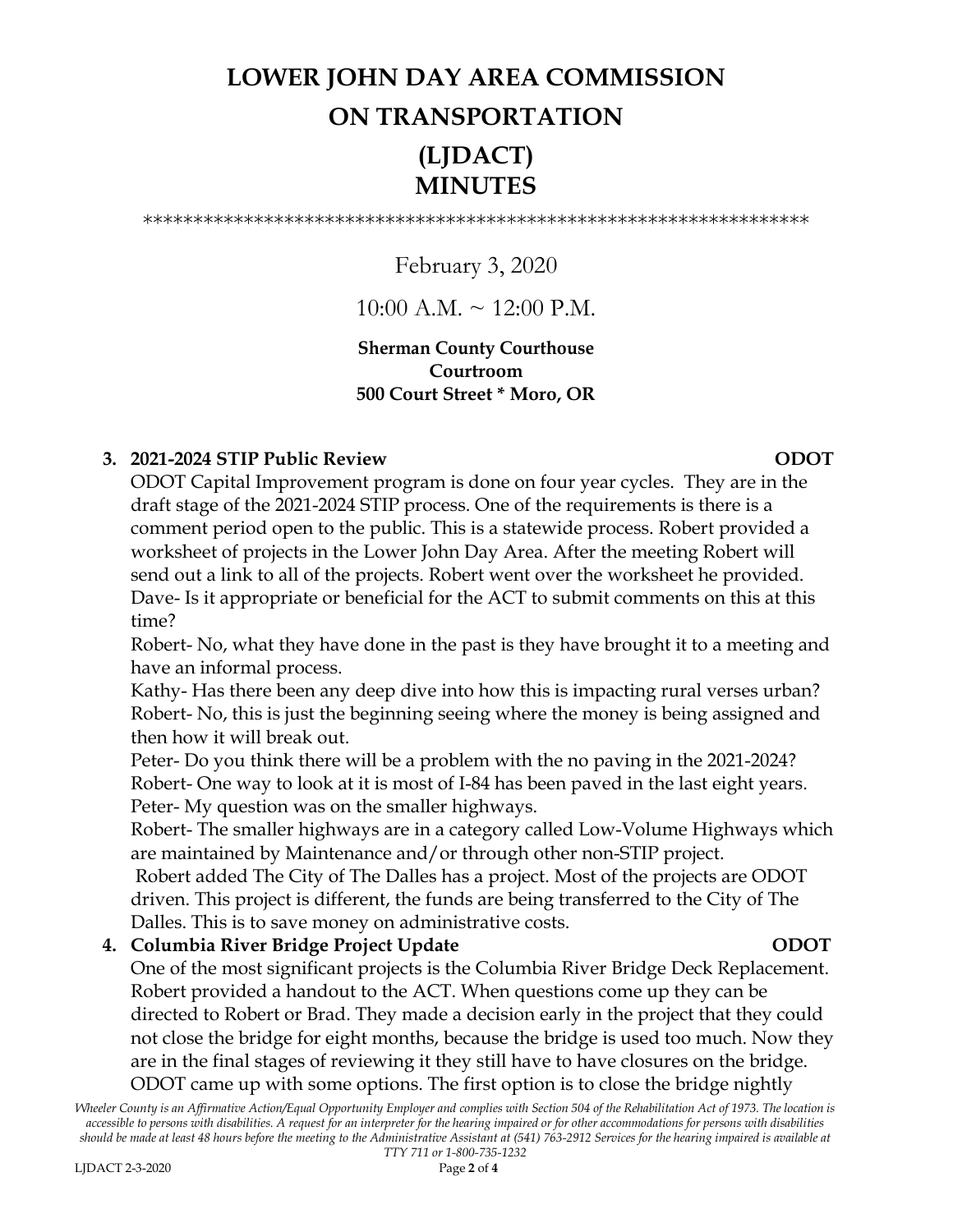## **LOWER JOHN DAY AREA COMMISSION ON TRANSPORTATION (LJDACT) MINUTES**

\*\*\*\*\*\*\*\*\*\*\*\*\*\*\*\*\*\*\*\*\*\*\*\*\*\*\*\*\*\*\*\*\*\*\*\*\*\*\*\*\*\*\*\*\*\*\*\*\*\*\*\*\*\*\*\*\*\*\*\*\*\*\*\*\*\*

February 3, 2020

 $10:00$  A.M.  $\sim$  12:00 P.M.

### **Sherman County Courthouse Courtroom 500 Court Street \* Moro, OR**

Monday-Friday 7:30pm-6:30am. This option would take around 24 weeks to complete the project. The other option is to close late Thursday night and open the bridge back up Monday morning. This would be more substantial impact during the weekend times. It would not be the goal to do this during the summer. Would have to be done before Memorial Day and after Labor Day. ODOT has met with local stakeholders and Emergency services. The option they choose will also depend on what works best for contractors. Robert wanted to give anyone a chance to ask any questions about this project and the options they are looking at.

Judge Dabulskis-What is the difference in the cost. He felt the three day closure would be more efficient since it would take the less time.

Robert-That was the general feedback from the construction industry. It does pose more issues with Emergency Services.

Dave- At the last stakeholder meeting he attended they discussed the two options for closing the bridge during construction.

Robert-This is a good example of public outreach not public voting. ODOT presented several options and they listened to everyone's concerns. The goal is to make a decision by the end of the month or the first two weeks in March about which way to proceed. The project goes to bid late this year.

### **5. ODOT Updates Brad and Bob Brad and Bob**

Robert- Since the meetings are quarterly now I think we should have designated items at each meetings. Since this was the first meeting of the year it worked going around the table and getting project updates. One of the things that is confusing to people is the difference between peoples roles at ODOT. Robert is responsible for project delivery. Once the project goes to bid it is Brad's responsibility until it is built. Then he hands it off to maintenance. Burt is housed in Moro he also oversees Condon and Arlington maintenance office. They are involved in the day to day operating.

### **6.** Transit Updates **Kathy Fitzpatrick and Theresa Conley**

*Wheeler County is an Affirmative Action/Equal Opportunity Employer and complies with Section 504 of the Rehabilitation Act of 1973. The location is accessible to persons with disabilities. A request for an interpreter for the hearing impaired or for other accommodations for persons with disabilities should be made at least 48 hours before the meeting to the Administrative Assistant at (541) 763-2912 Services for the hearing impaired is available at*